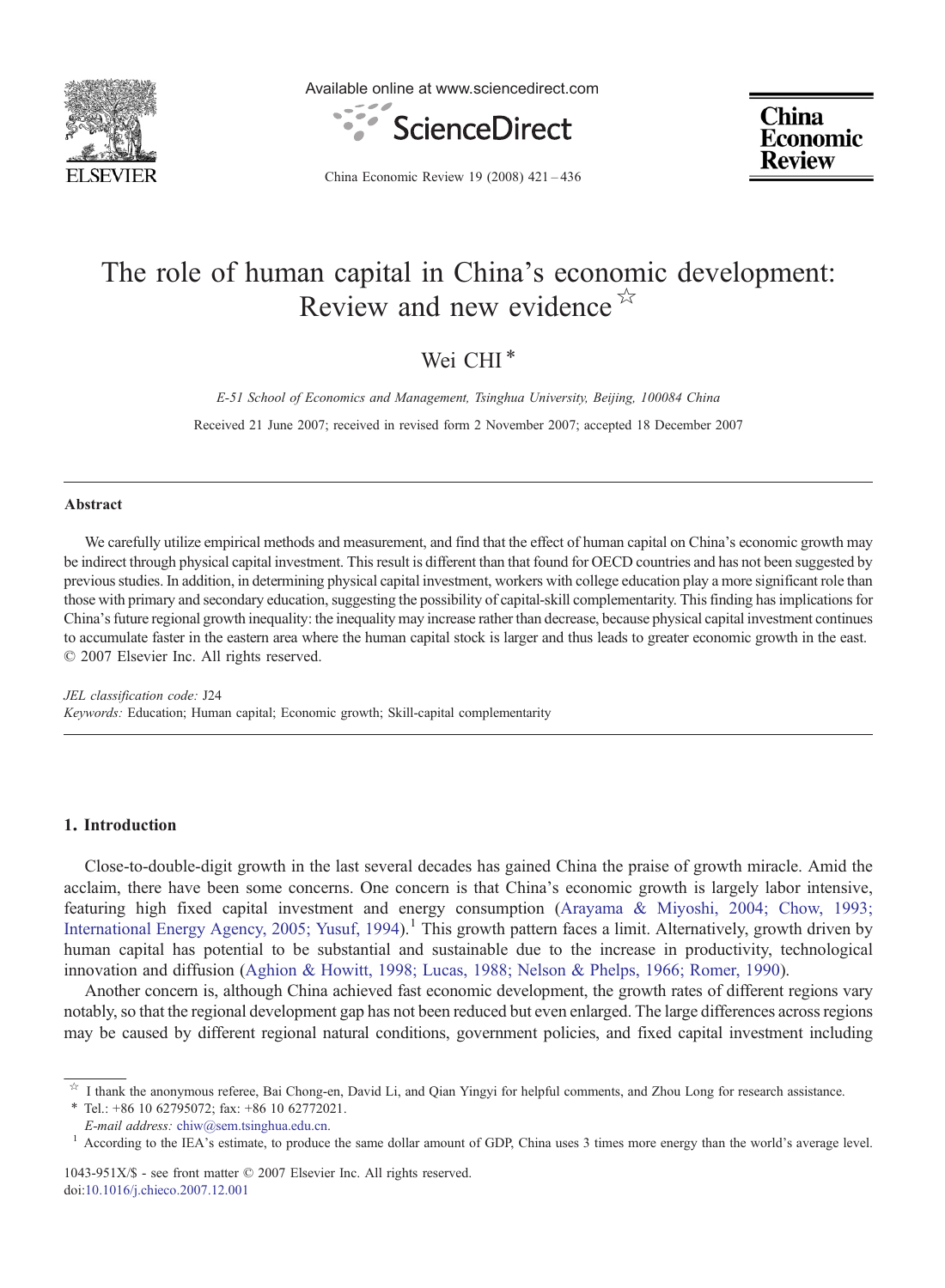foreign direct investment. Different human capital levels across regions may also be an important contributor to regional development inequality.

Our study pertains to the two aforementioned concerns. Using provincial data from 1996 to 2004, our initial findings show an insignificant effect of human capital and a sizeable and significant effect of fixed capital investment on economic development. We also find evidence of convergence in growth rates across regions conditional on the inclusion of human capital and physical capital. These findings are consistent with empirical evidence found by previous research which suggests that China's economic growth is mostly driven by fixed capital investment and that regional development inequality is attributable to different physical capital investment amounts across regions.

However, our further analysis shows that fixed assets investment is endogenous as 84% of variation in the fixed assets investment across provinces may be explained by the provincial initial human capital stock and wealth level. Moreover, college or above level education is a more important determinant of physical capital investment decisions than primary or secondary education. After correcting for endogeneity using the two-stage least square method, we find that the effect of fixed capital investment on the growth rate is no longer significant.

These new findings have two potentially important implications: 1) human capital has already played a significant role in China's economic development in recent years, and the role of human capital may be indirect by impacting physical capital investment. 2) China's regional growth inequality may increase rather than decrease in the future. This is because eastern areas traditionally have a large stock of college-educated workers and college-educated workforce is more likely to attract physical capital investment than primary and secondary education. Thus, rather than flow to the west voluntarily, physical capital investment will continue to build up in the eastern area where the human capital stock is larger and cause the eastern area to grow faster than the central and western areas.

The rest of paper is organized as follows: in Section 2 we review previous empirical evidence regarding the role of human capital in China's economic development. Section 3 describes data and variables. Sections 4–6 presents sequentially the estimates of growth models; the impact of human capital on fixed assets investment; the 2SLS estimates; and the contribution of government and social education expenditure to workers' educational attainment. A summary and conclusion is contained in Section 8.

### 2. Literature review

China's rapid economic growth has stimulated a wide research interest and heated debate. The research and debate focus on whether China's economic growth is mainly driven by productivity growth or by capital and labor factor accumulation. Some researchers are more optimistic, showing evidence of a clear improvement of total factor productivity (TFP) in the post-reform period of China, and also finding that the increase in TFP has made a substantial contribution to economic growth. Specifically, the increase in TFP contributes 40% to GDP growth, roughly the same as that contributed by fixed assets investment [\(Borensztein & Ostry, 1996; Hu & Khan, 1997; Jefferson, Rawski, &](#page--1-0) [Zheng, 1992; Yusuf, 1994](#page--1-0)). Other researchers conclude more pessimistically that economic growth in China is still mostly driven by capital investment [\(Chow & Lin, 2002; Woo, 1998; Wu, 2003](#page--1-0)). For example, [Chow and Lin \(2002\)](#page--1-0) showed that the increase in TFP contributed 29% to GDP growth during 1978 to 1998, compared to a 62% contribution by capital.

Compared to capital investment and TFP, the increase in labor has generally been found as a less important growth factor. Recent research shows that 10–20% of GDP growth may be attributable to the growth of labor force [\(Chow &](#page--1-0) [Lin, 2002; Hu & Khan, 1997; Woo, 1998; Wu, 2003\)](#page--1-0). Despite the importance of the question, whether and how human capital contributes to fast economic growth in China has not been examined thoroughly. Relatively few empirical studies have included human capital as a growth factor in addition to labor. Among the few exceptions are [Wang and](#page--1-0) [Yao \(2003\)](#page--1-0) who constructed a measure of the stock of human capital and incorporated it in the growth accounting. They found that capital, labor, human capital, and TFP each accounted for 48, 16, 11, and 25% of GDP growth during the period 1978–1999. [Fleisher and Chen \(1997\)](#page--1-0) examined the impact of human capital on TFP with human capital measured by the percentage of university graduates in the population, and found that human capital had a significant effect on TFP. Other than [Wang and Yao \(2003\)](#page--1-0) and [Fleisher and Chen \(1997\),](#page--1-0) several studies have included human capital in the regressions to explain regional growth disparity in China. However, since these studies focus on assessing whether the growth rates of different regions converged or not, they have not investigated the role of human capital thoroughly. [Table 1](#page--1-0) shows the list of these studies.